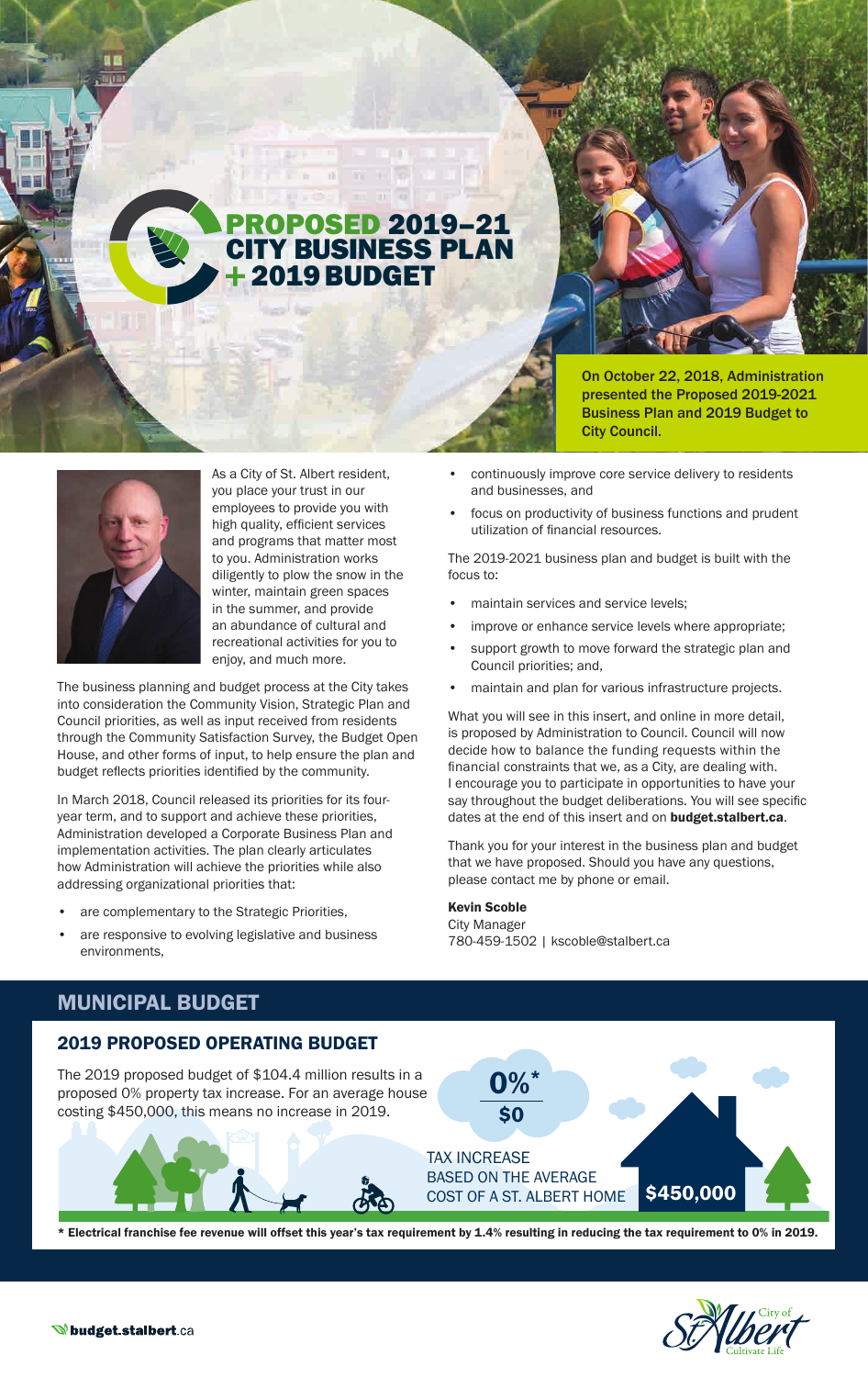# 2019 PROPOSED TAX DOLLARS AT WORK

The City of St. Albert provides many programs and services to residents and businesses. The annual proposed budget is built to maintain those services at Council approved service levels. Efforts are also made to continue to improve service delivery to ensure community needs are met. The service categories are:



*\*Corporate Financing includes the portion of the tax levy used to support required debt payments, provides contributions to municipal capital reserves and projects and also includes common corporate revenues and expenses such as interest income, bank fees, and lease expenses.*



# UTILITY BUDGET

# 2019 PROPOSED UTILITY RATE

The Utility Rate funds the operating and capital costs for water, waste water, stormwater, and solid waste programs that support St. Albert's ability to provide clean, safe drinking water to its residents, as well as protect the natural environment through waste water treatment,

# 2019 PROPOSED DISTRIBUTION OF UTILITY BILL

The typical monthly bill for 2019 is \$133.52, an increase of 0.1 per cent from the prior year. The allocations of monthly rates are as follows:

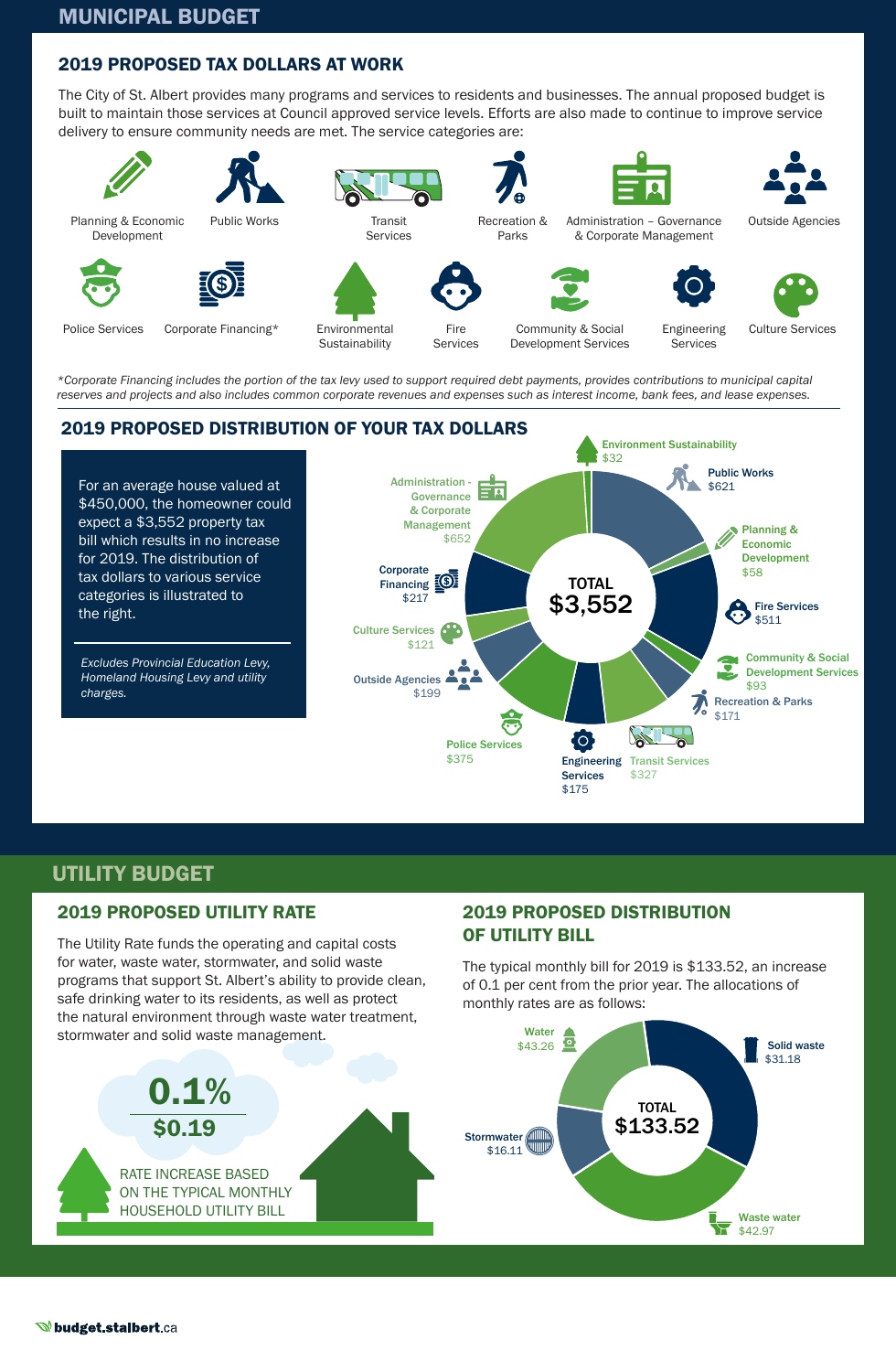# MUNICIPAL BUDGET

The 0% proposed property tax increase includes improved services and advanced priorities. Highlights include:

FIRE SERVICES

TRANSIT SERVICES

POLICE SERVICES

• Model to mitigate overtime

• Enhanced transit services

• Maintaining public safety capacity



#### ADMINISTRATION – GOVERNANCE & CORPORATE MANAGEMENT

- Lifecycle funding requirements
- Support to manage non-workplace claims adjudication



# CULTURE SERVICES

• Support to maintain Amplify Youth Festival and International Children's Festival of the Arts

### 2019 PROPOSED MUNICIPAL CAPITAL BUDGET

The Capital Budget provides for investments in infrastructure and capital assets such as constructing, buying or maintaining assets including roads, sidewalks, buildings, vehicles, equipment and land. This portion of the budget is important for critical maintenance of existing infrastructure and the future growth of our city.

For 2019, the municipal capital plan investment by asset category is illustrated below:



# UTILITY BUDGET

For 2019, the utility capital plan investment by asset category is illustrated below: